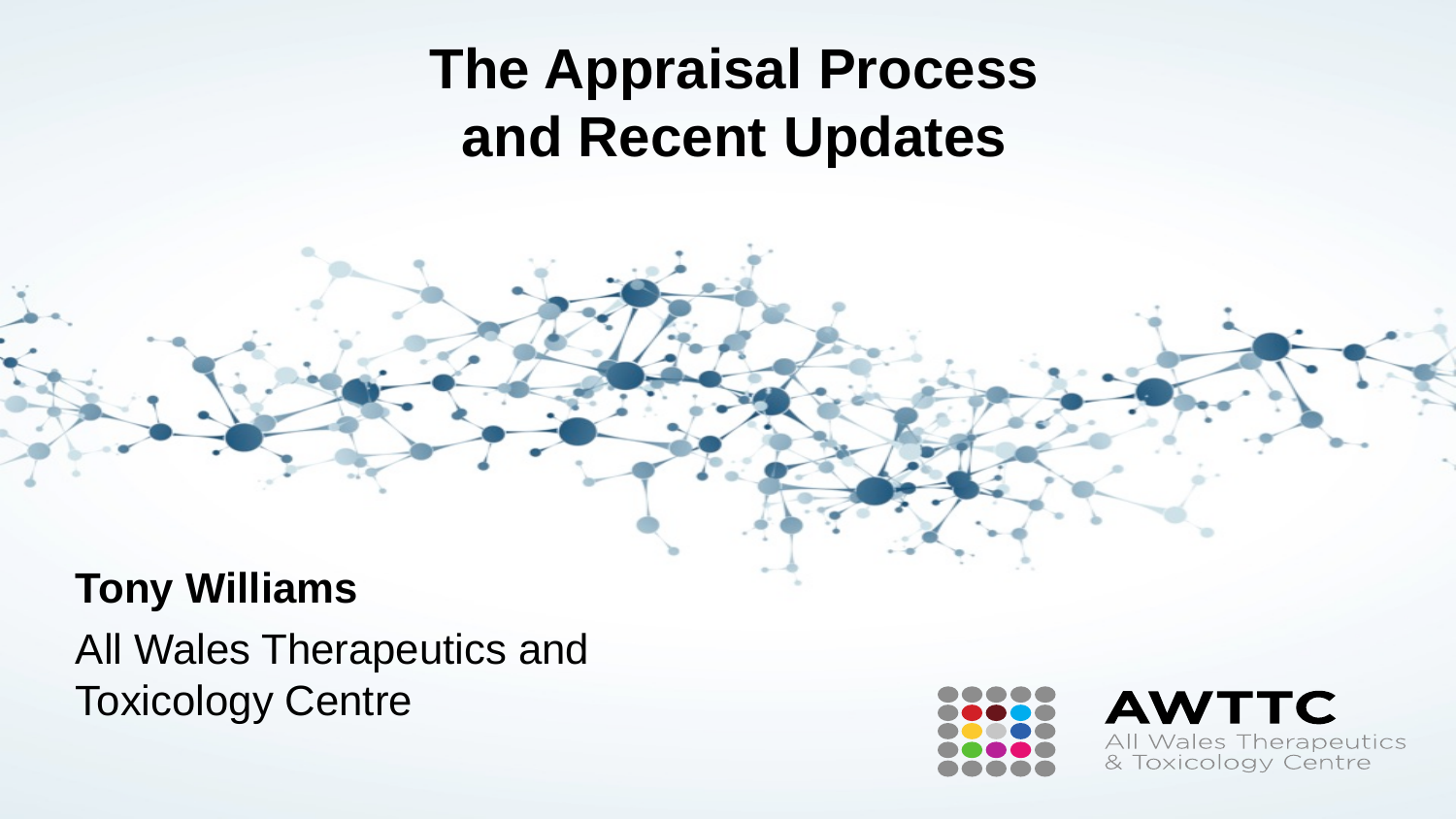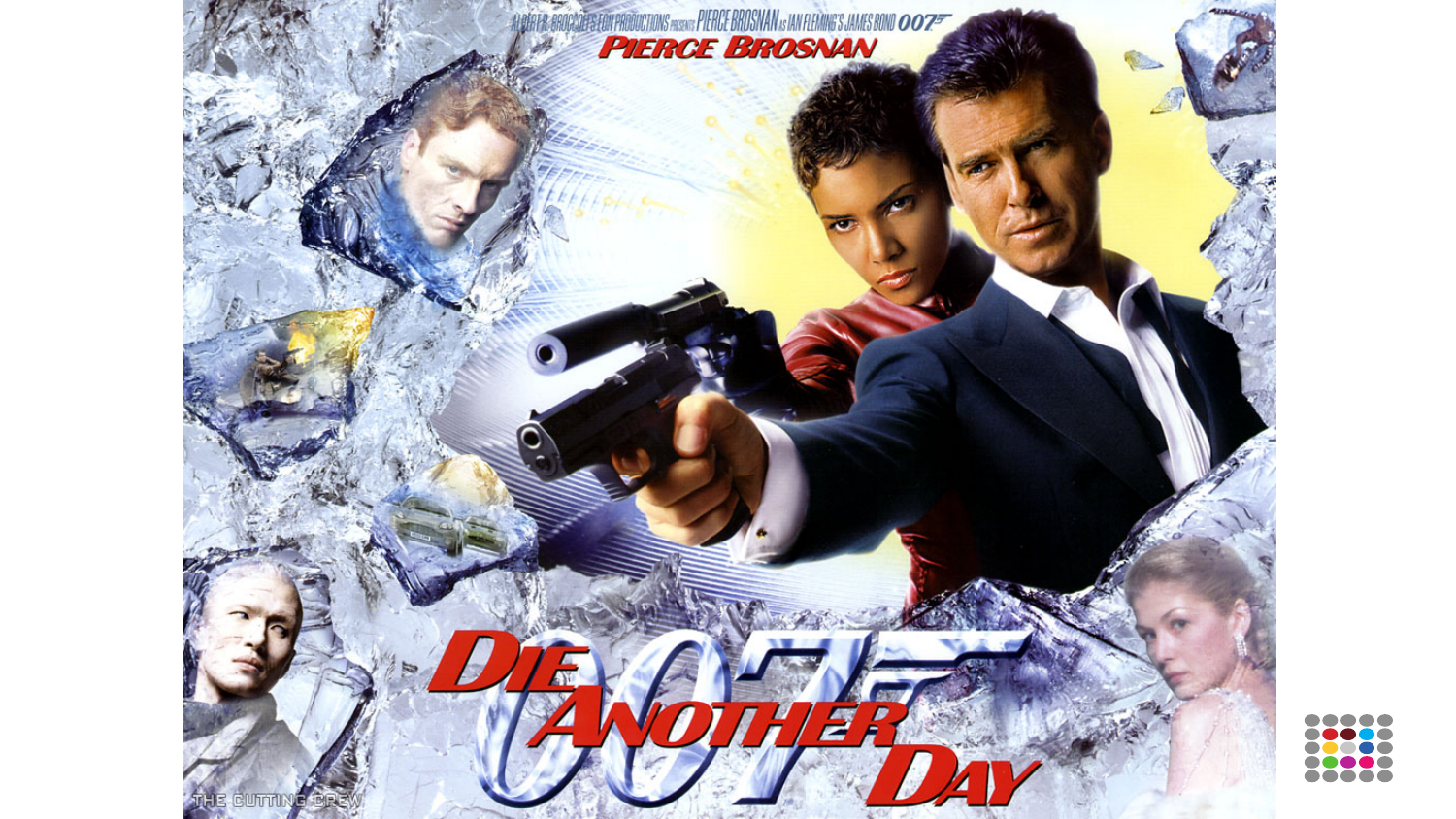# **Outline**

- Summary of recent recommendations
- Orphan/ultra-orphan and end-of-life medicines
- One Wales interim commissioning funding process
- New developments
- Challenges

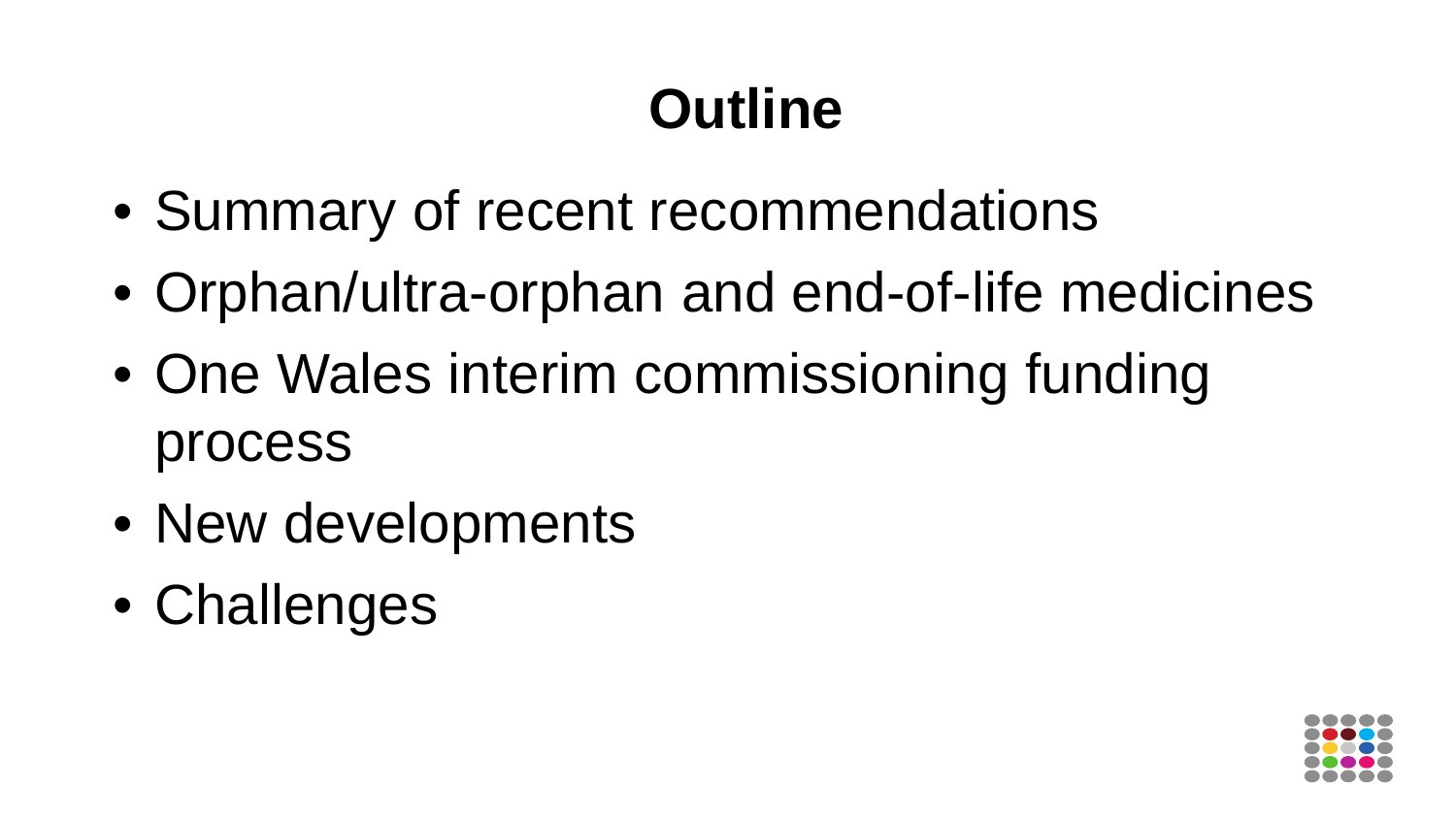## **Appraisal Summary**

- 55 appraisals between April 2016 November 2017
- 47 (85%) received positive recommendations
- Median time from agreeing scope to AWMSG decision was 19 weeks……



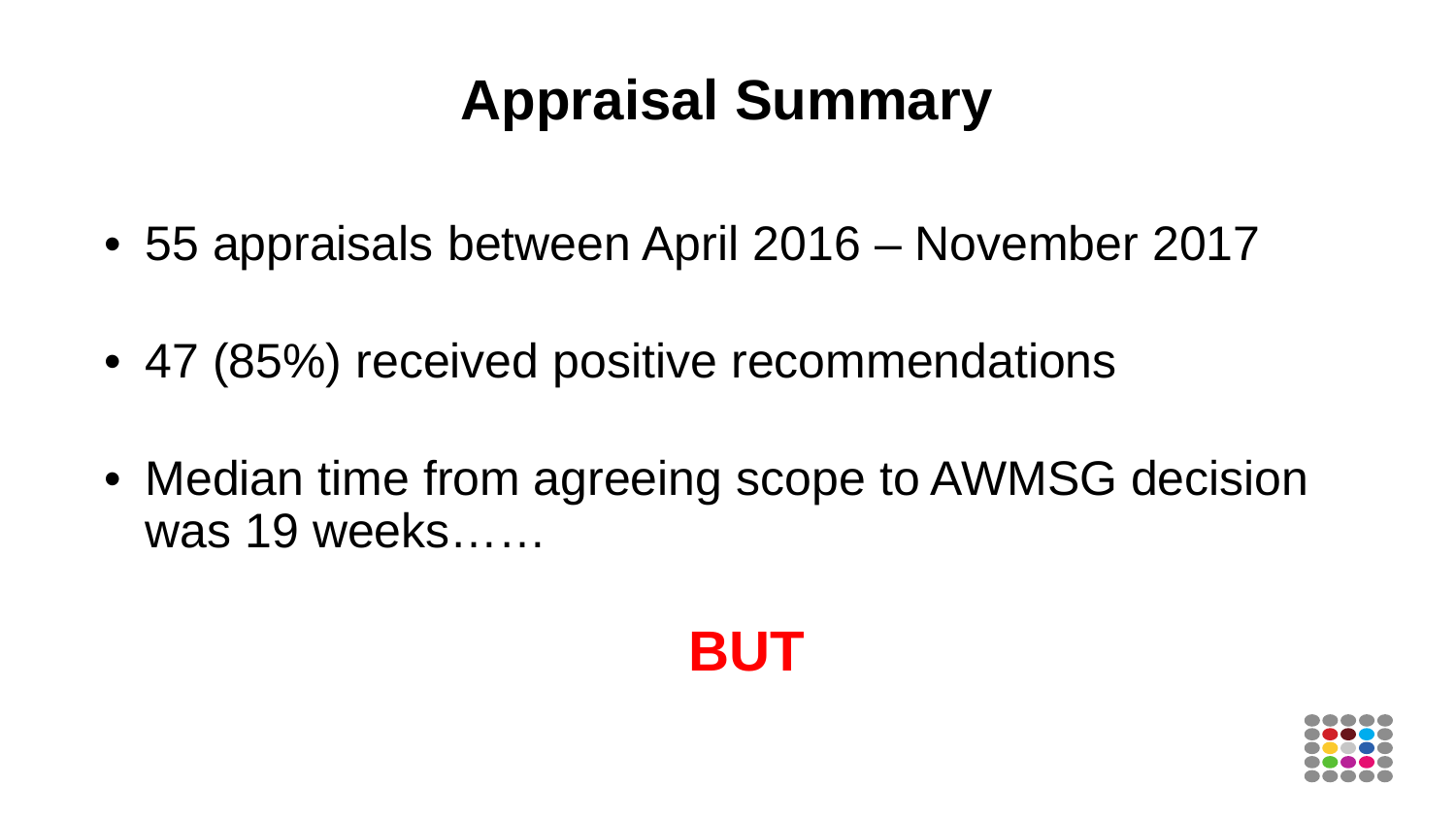#### **Receipt of Form A to AWMSG Decision 1st Apr 16 – 1st Nov 17**

|                                                   | <b>Months,</b><br>median | Months,<br>range |
|---------------------------------------------------|--------------------------|------------------|
| <b>Form A received -</b><br><b>AWMSG decision</b> | 10.7                     | 5.3 to 95.9      |

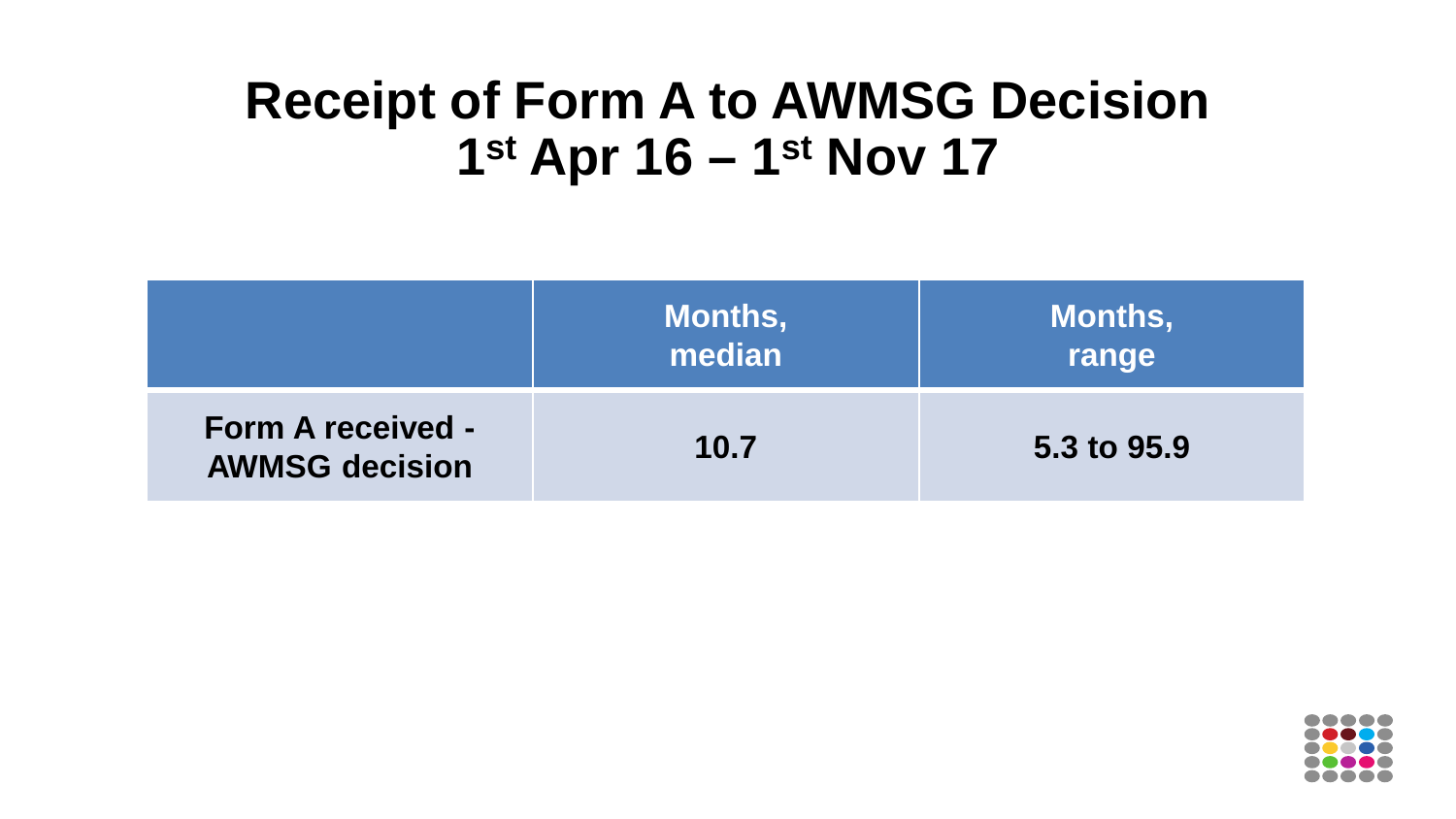#### **AWMSG appraisal with a Patient Access Scheme**



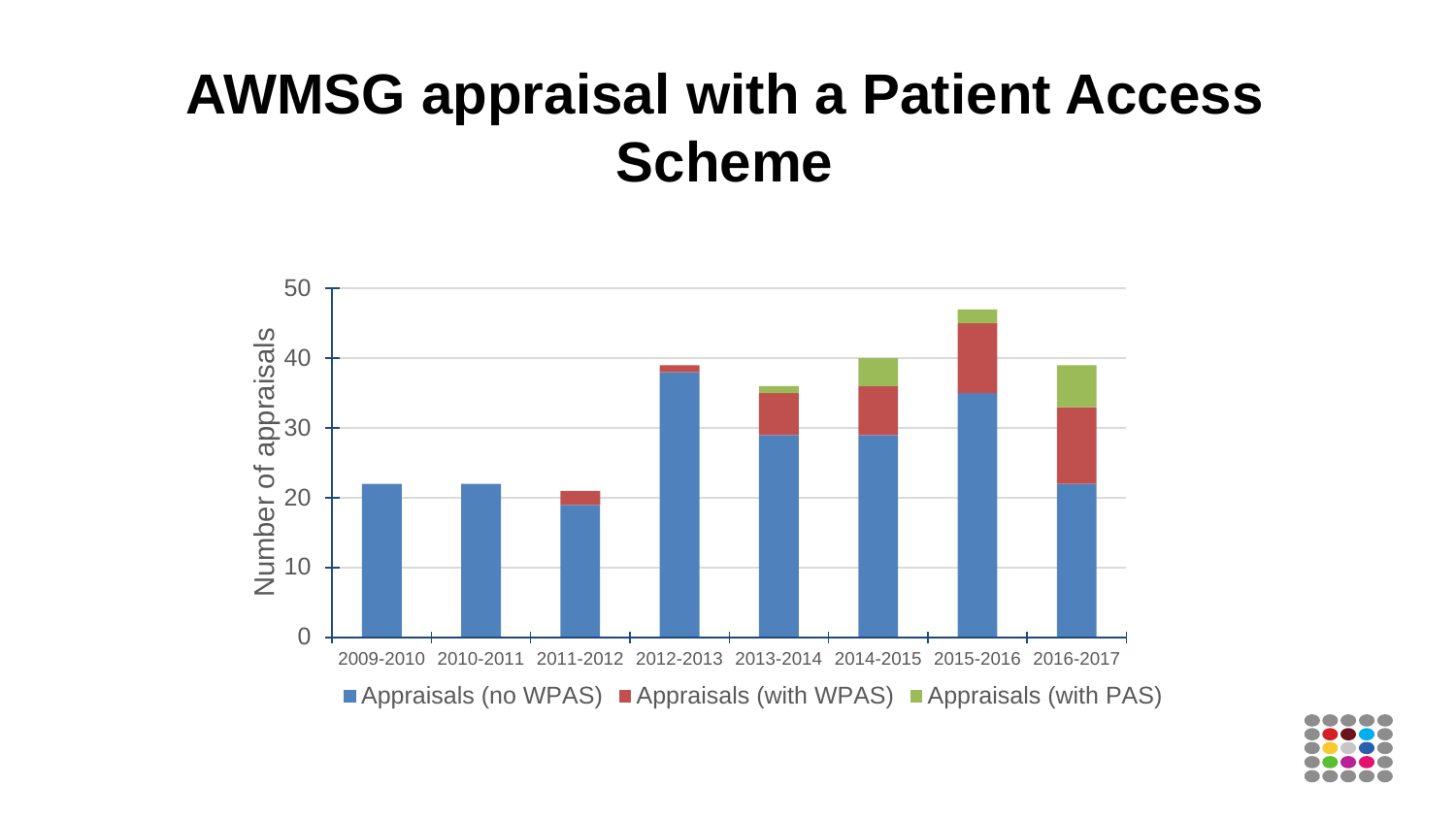#### **Statements of Advice**

| Year    | <b>Number</b> |
|---------|---------------|
| 2013-14 | 55            |
| 2014-15 | 40            |
| 2015-16 | 56            |
| 2016-17 | 39            |

#### **No. of Statements of Advice from April to November 2017 = 41**

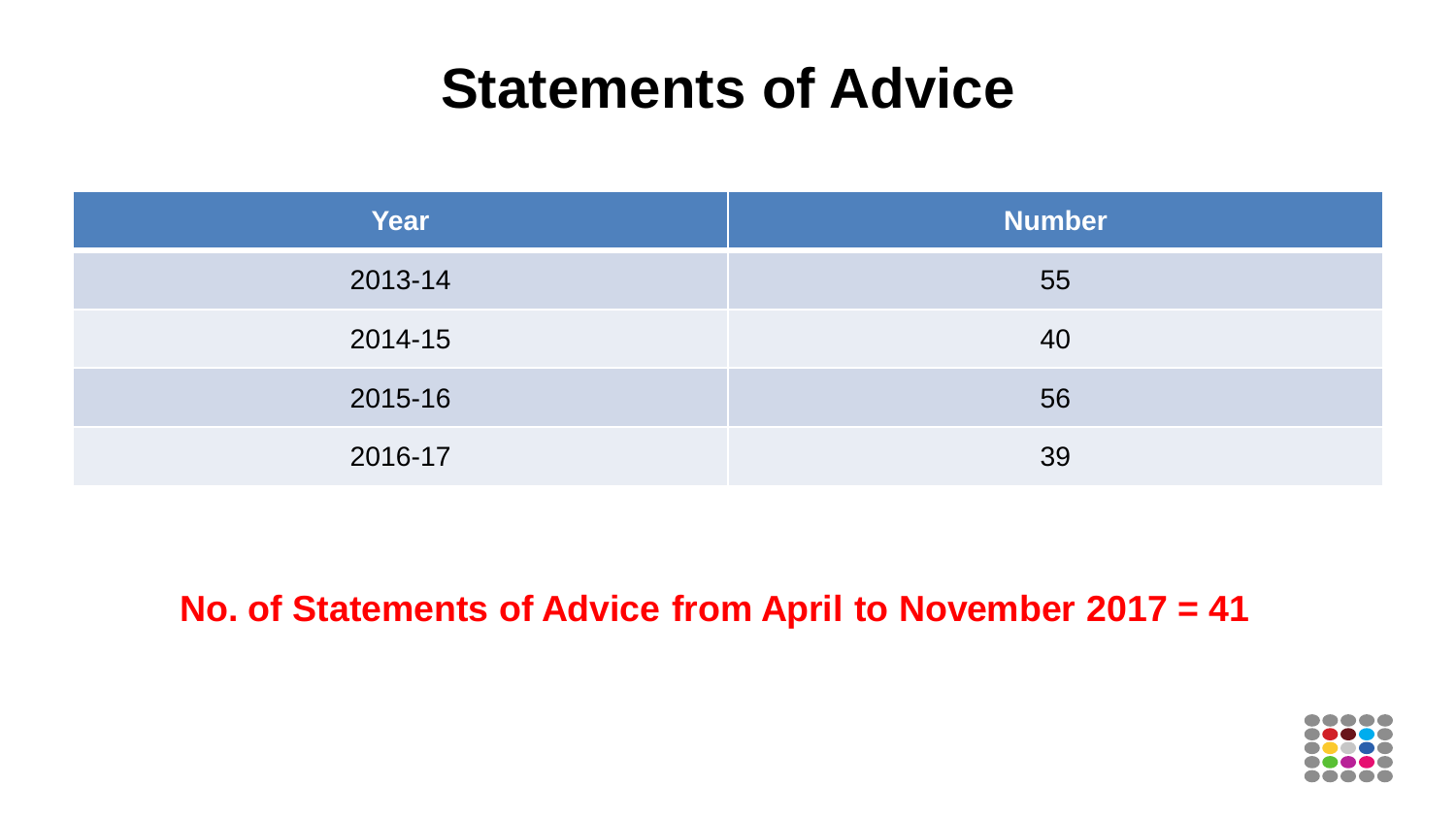### **Orphan and Ultra-Orphan Medicines Appraisals**

- Policy for appraising medicines that treat rare diseases was updated in 2015 to give patients and clinicians a stronger voice in AWMSG decision making
- Between September 2015 and May 2017 AWMSG has appraised 16 medicines which have qualified under the new process
- 11 medicines would not have been considered eligible for consideration under the previous AWMSG policy
- 5 medicines assessed via the Clinician and Patient Involvement Group (CAPIG)
- 14 of the medicines (87.5%) approved 62% approved between 2002 and 2014

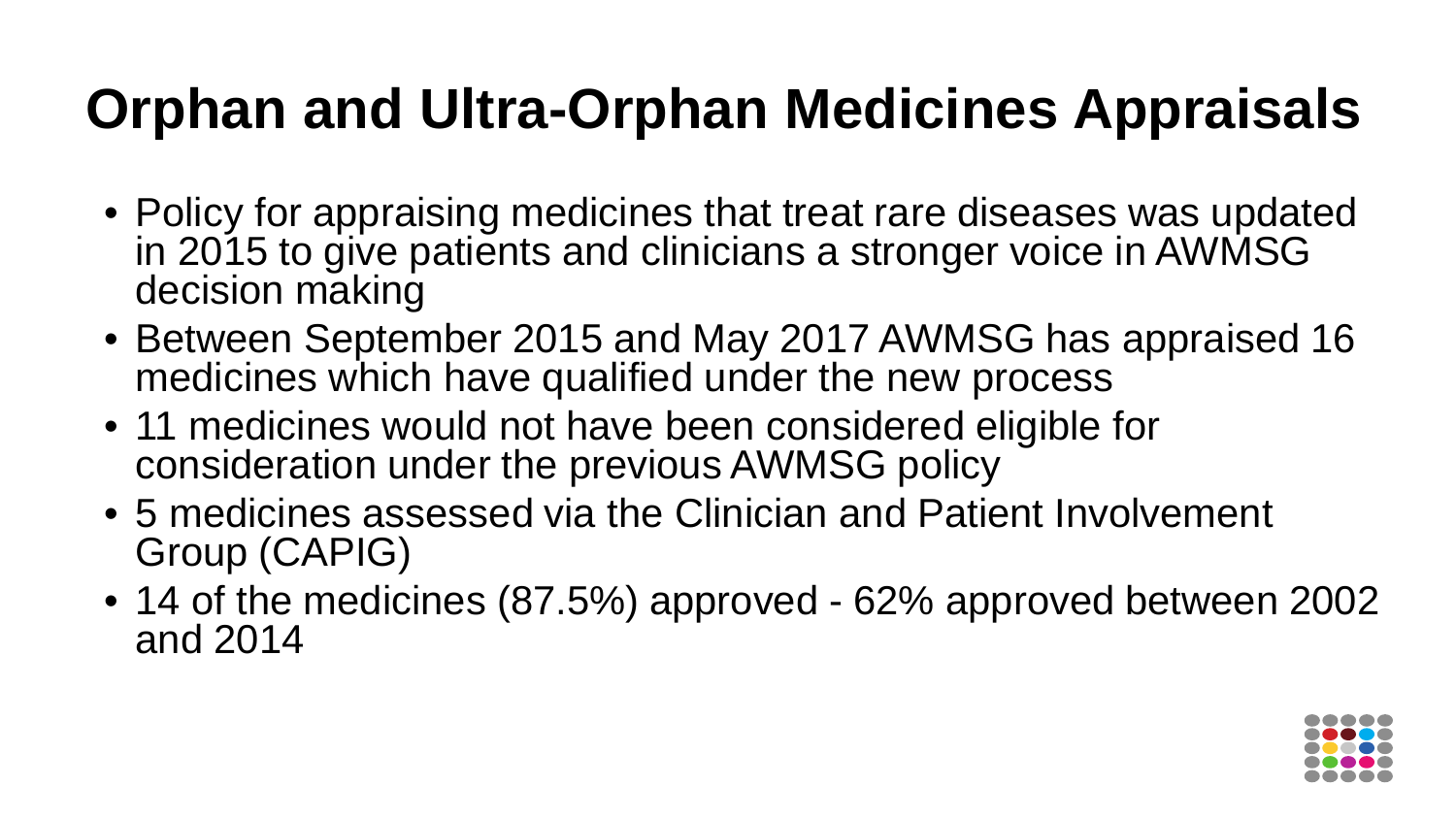#### **End-of-life medicines**

- Based on NICE end of life criteria
- 1 medicine appraised and recommended in 2015 (ahead of NICE advice)
- 2 medicines appraised and recommended in 2016 (one ahead of NICE)
- Nil so far in 2017

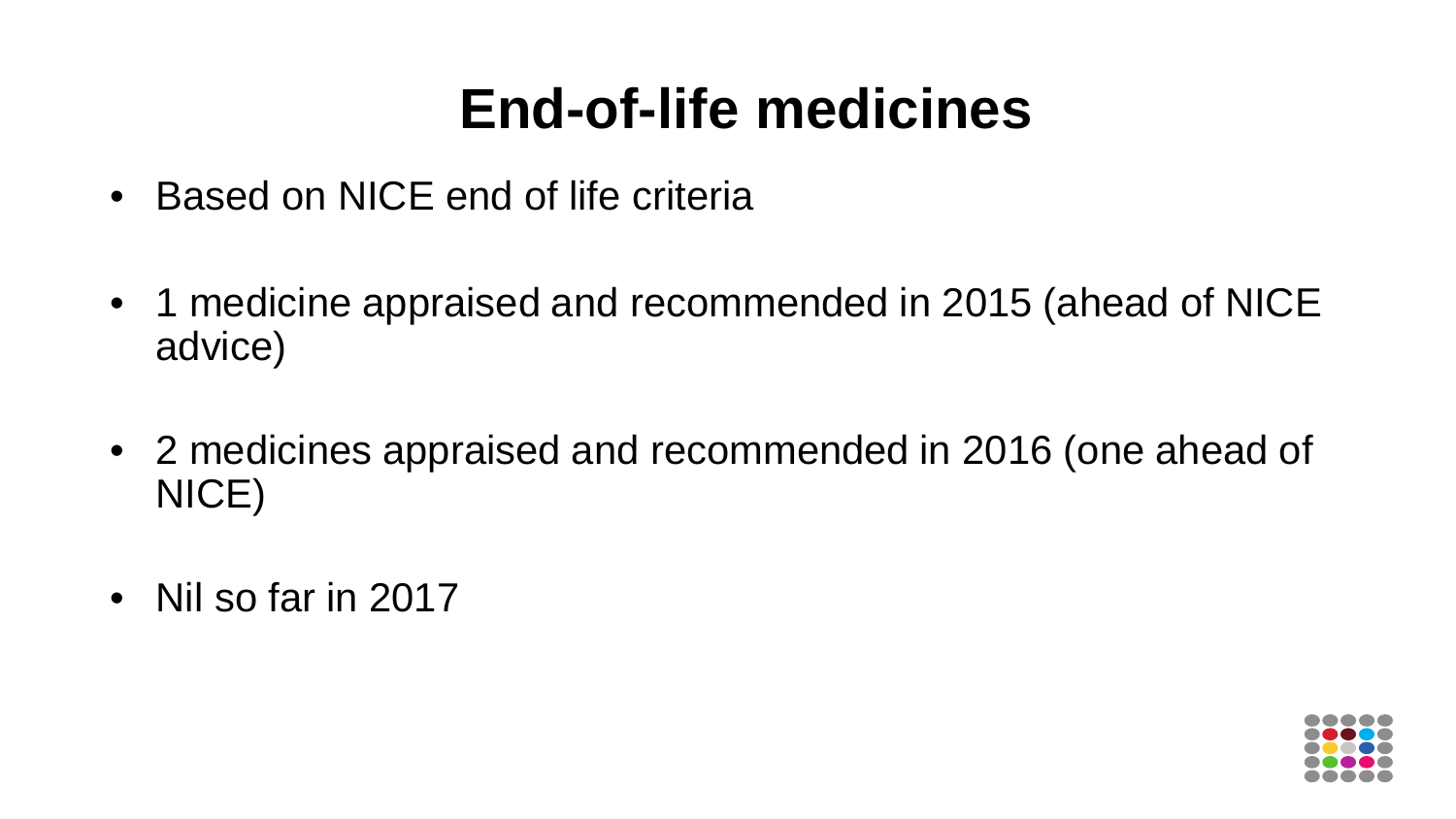### **AWMSG and NICE Advice**

- Between April 2016 and November 2017 **five** medicines appraised by AWMSG have subsequently been appraised by NICE
- **Four** medicines recommended by AWMSG were also recommended by NICE
- Median time of 7.9 months ahead of NICE advice: range 2.3 to 17.3 months

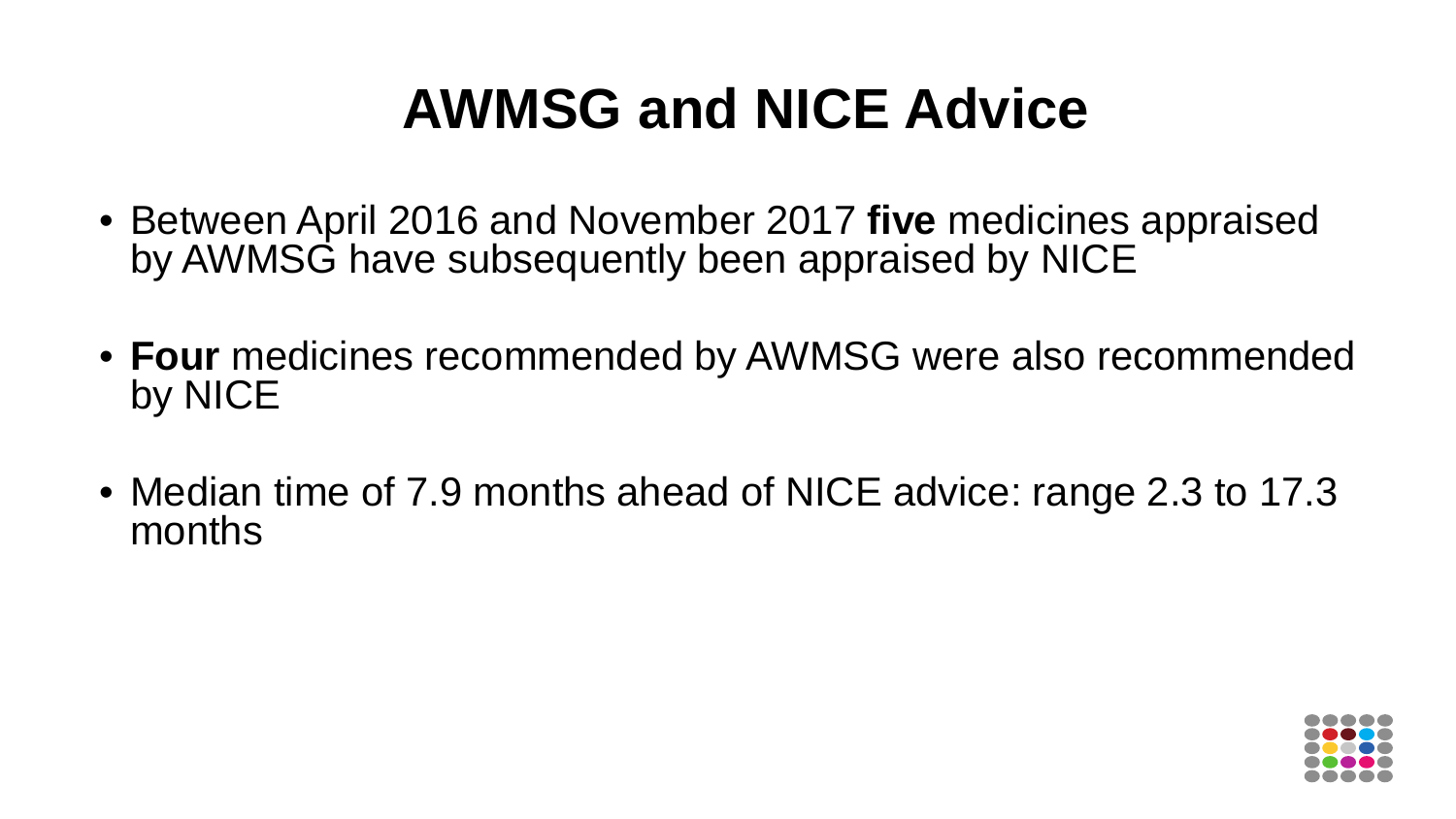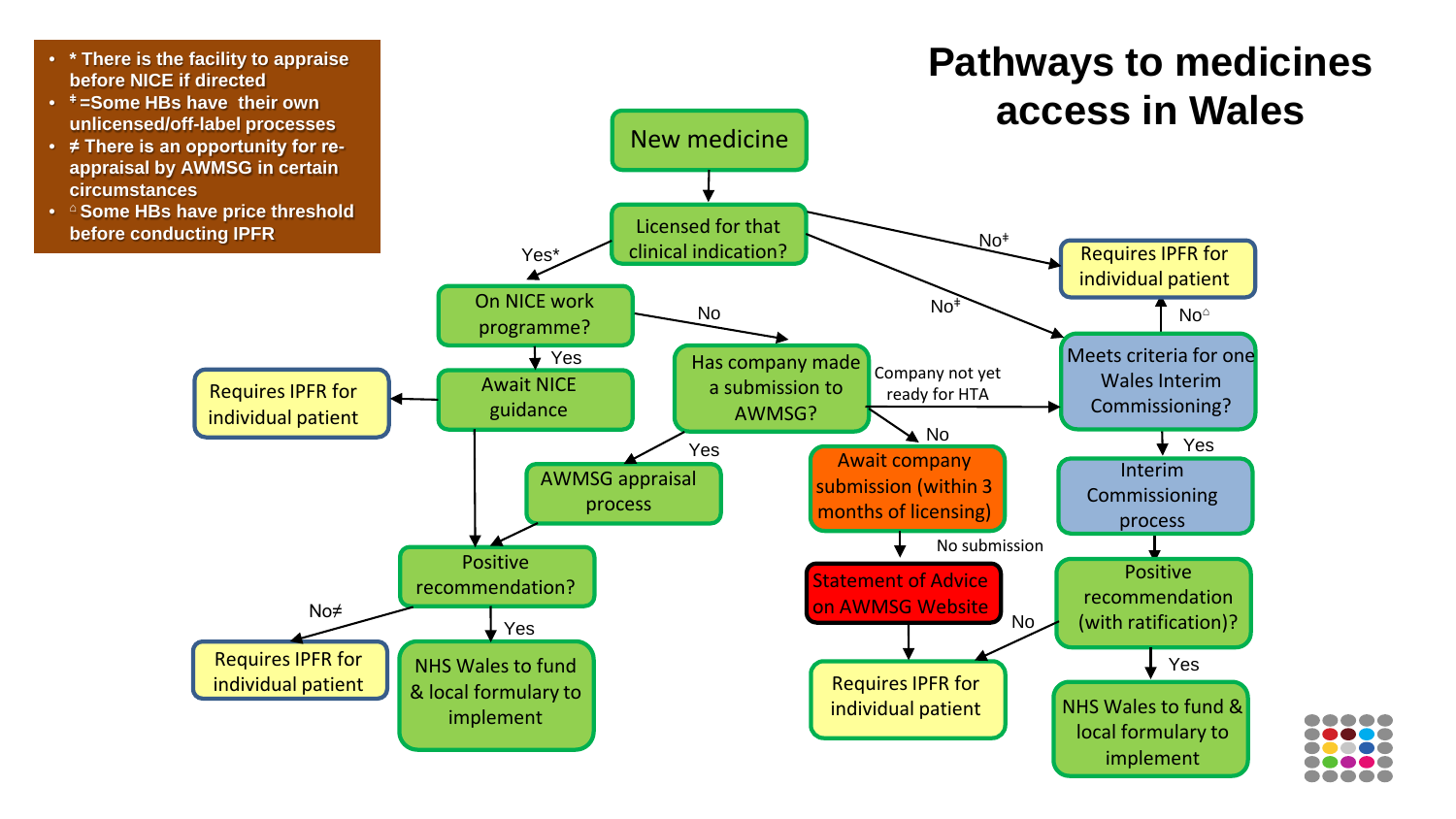#### **One Wales: Summary**

- Plugs a gap Interim decisions
- Addresses an unmet need
- Weaker evidence base
- Is not an alternative to HTA
- Reviewed regularly
- Patient outcomes



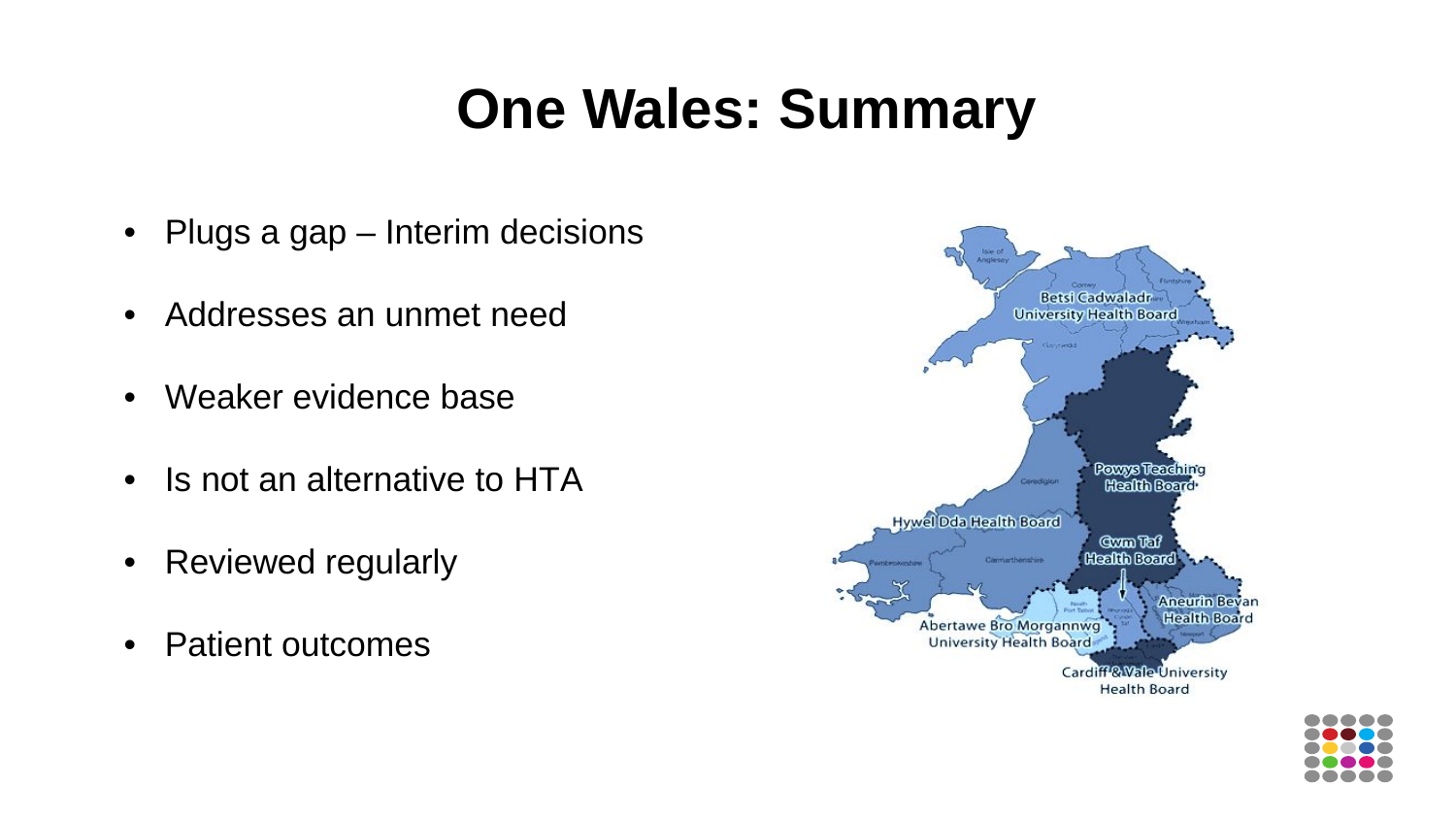#### **The One Wales Interim Pathways Commissioning Process 2016-17**

| <b>Medicine</b>                        | <b>Indication</b>                                                                                                                                                                                                   | <b>Ratified</b> | <b>Comments</b>                                                                                                                                                   |
|----------------------------------------|---------------------------------------------------------------------------------------------------------------------------------------------------------------------------------------------------------------------|-----------------|-------------------------------------------------------------------------------------------------------------------------------------------------------------------|
| Adalimumab (Humira)                    | Treatment of adult patients with severe refractory non-infectious uveitis                                                                                                                                           | Oct 2016        | One Wales advice superseded by NICE advice (July<br>2017                                                                                                          |
| Adalimumab (Humira)                    | Treatment of paediatric patients with severe refractory non-infectious uveitis                                                                                                                                      | Oct 2016        | Advice interim to AWMSG advice (appraisal in<br>progress, advice expected February 2018).<br>Currently undergoing review                                          |
| <b>Arsenic trioxide</b>                | First line treatment of acute promyelocytic leukaemia                                                                                                                                                               | Oct 2016        | Has received licence for this indication. Manufacturer<br>requested to engage in AWMSG appraisal.<br>Currently undergoing review                                  |
| <b>Denosumab</b>                       | Treatment of osteoporosis in men at increased risk of fractures                                                                                                                                                     | Mar 2017        | Advice interim to NICE MTA (due March 2019)                                                                                                                       |
| <b>Docetaxel</b>                       | In combination with androgen deprivation therapy, can be made available for<br>the treatment of men with hormone-naive metastatic prostate cancer                                                                   | Aug 2016        | Abiraterone due to be licensed in 2018 for this<br>indication, with NICE advice following in Sept. 2018.<br>Review decision (October 2017): continue availability |
| <b>Rituximab (Mabthera)</b>            | Third-line treatment of pemphigus and fourth-line treatment of pemphigoid<br>disease in adults and children whose disease has not responded to previous<br>treatments including steroids and steroid-sparing agents | <b>Jul 2017</b> | Licence pending 2019, will then be eligible for appraisal<br>via HTA (via NICE or AWMSG)                                                                          |
| Axitinib (Inlyta)                      | Treatment of advanced renal cell carcinoma after failure of prior treatment with<br>pazopanib                                                                                                                       | Aug 2016        | Currently undergoing review                                                                                                                                       |
| <b>Bevacizumab (Avastin)</b>           | At a dose of 7.5 mg/kg in combination with carboplatin and paclitaxel for the<br>front-line treatment of adult patients with advanced epithelial ovarian, fallopian<br>tube, or primary peritoneal cancer           | Aug 2016        | Currently undergoing re-assessment                                                                                                                                |
| Rituximab (Mabthera) +<br>bendamustine | Treatment of indolent lymphomas, first line and relapsed. To include follicular<br>lymphoma, Waldenstrom's and marginal zone lymphoma                                                                               | Apr 2017        | Usage restricted to where standard or HTA-approved<br>medicines not suitable                                                                                      |
| Rituximab (Mabthera) +<br>bendamustine | Treatment of mantle cell lymphoma, first line and relapsed                                                                                                                                                          | Apr 2017        | Usage restricted to where standard or HTA-approved<br>medicines not suitable                                                                                      |

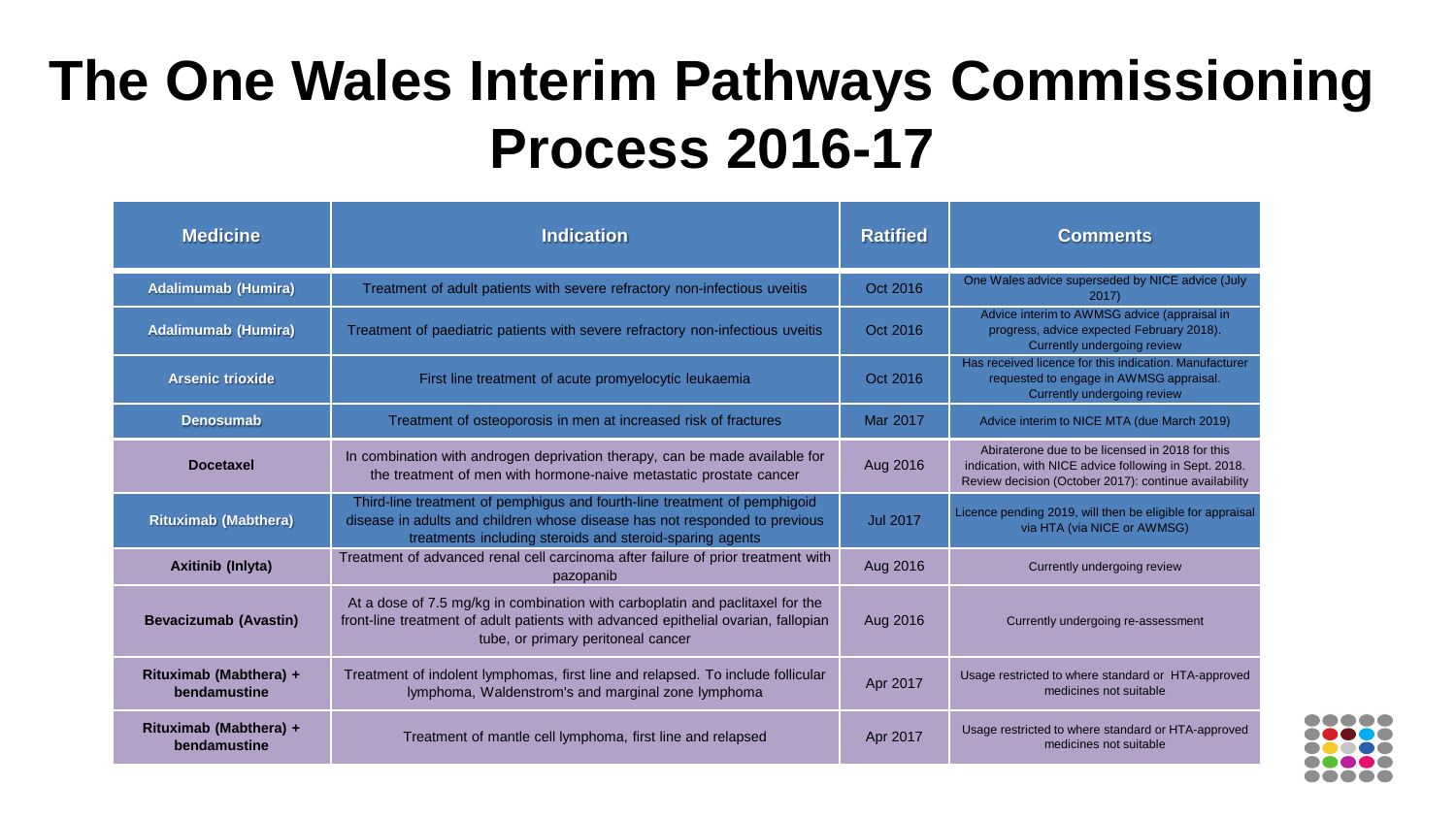### **Benefits to HTA as a result of One Wales process**

- Intelligence gathered has strengthened links between HTA and 'cohort' requests considered by IPFR panels
- Unmet need/clinical demand highlighted to HTA
- Four medicines have subsequently been identified as appropriate for AWMSG appraisal after being identified as an IPFR cohort

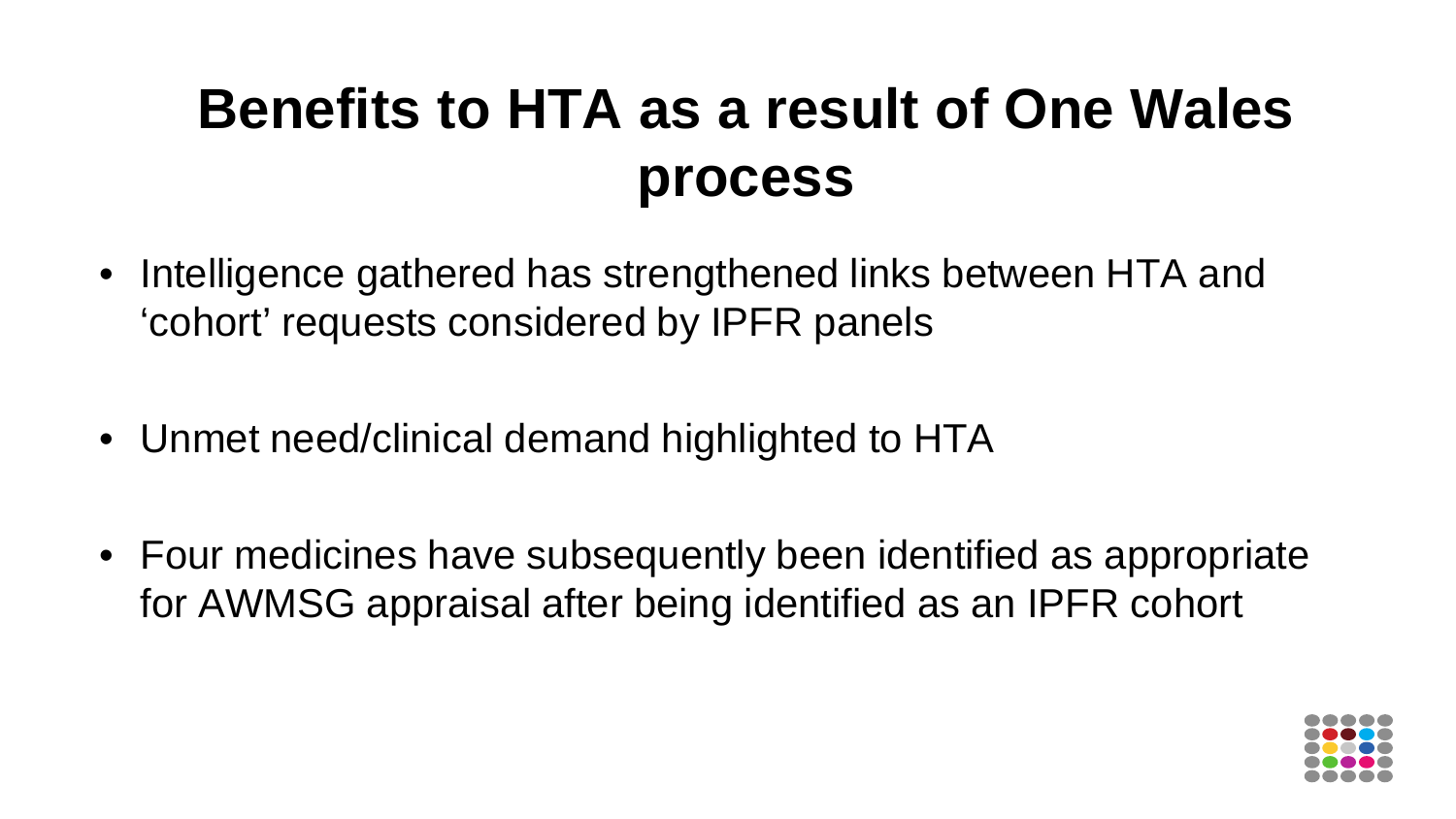#### **New developments**

- Biosimilar position statement
- Strengthened horizon scanning processes/New Treatment Fund
- SHARE discussion forum and the 'Vault'
- Collaboration at a National and European level via EUnetHTA
- Production of videos to improve engagement and highlight appraisal processes

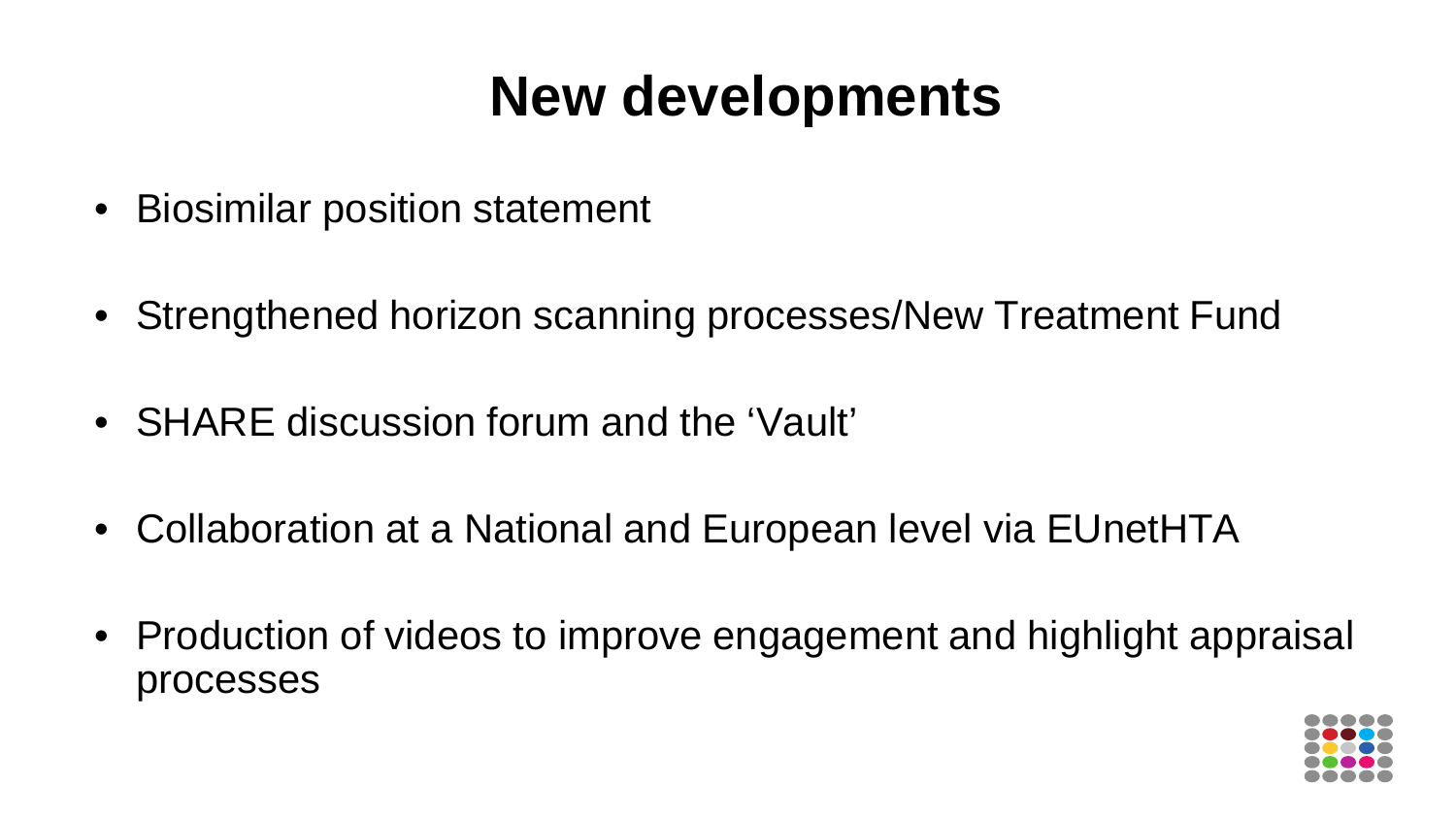#### **AWMSG Biosimilar Position Statement**

'AWMSG does not normally appraise biosimilar medicines.

Existing health technology assessment advice for the 'reference' medicine, published by AWMSG or NICE, will automatically apply for biosimilar medicines licensed for the same indication and in the same population as the 'reference' medicine. In the absence of advice for the 'reference' product, the biosimilar medicine is not endorsed for use within NHS Wales.

The marketing authorisation holder of the 'reference' or biosimilar medicine is encouraged to engage with AWMSG where there is negative HTA advice or in the absence of advice. Please refer to the AWMSG Process for Industry Engagement for further information.'



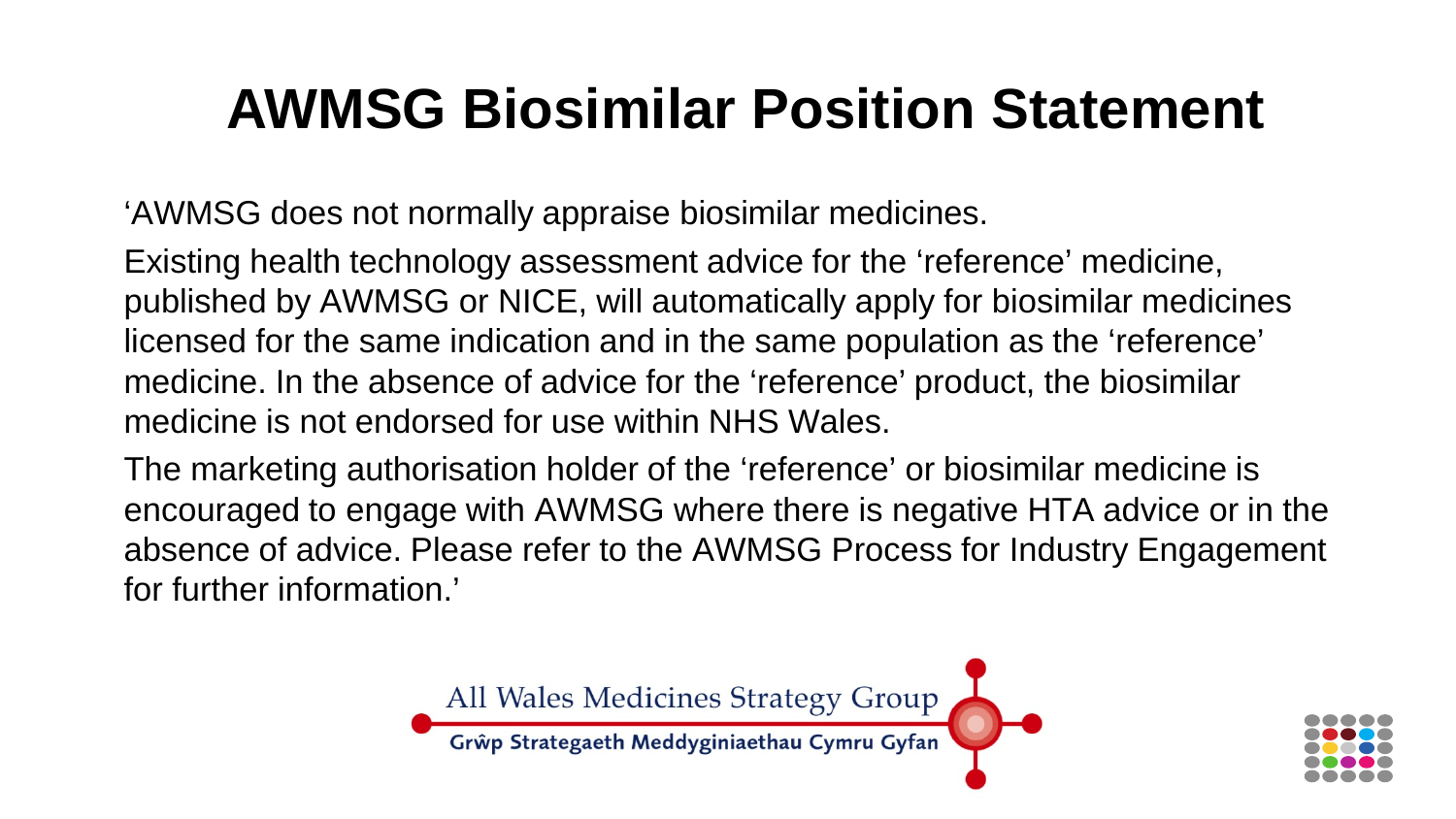#### **Access to medicine video**

#### [Accessing medicines in Wales](https://youtu.be/47tcgnF3Wwg)





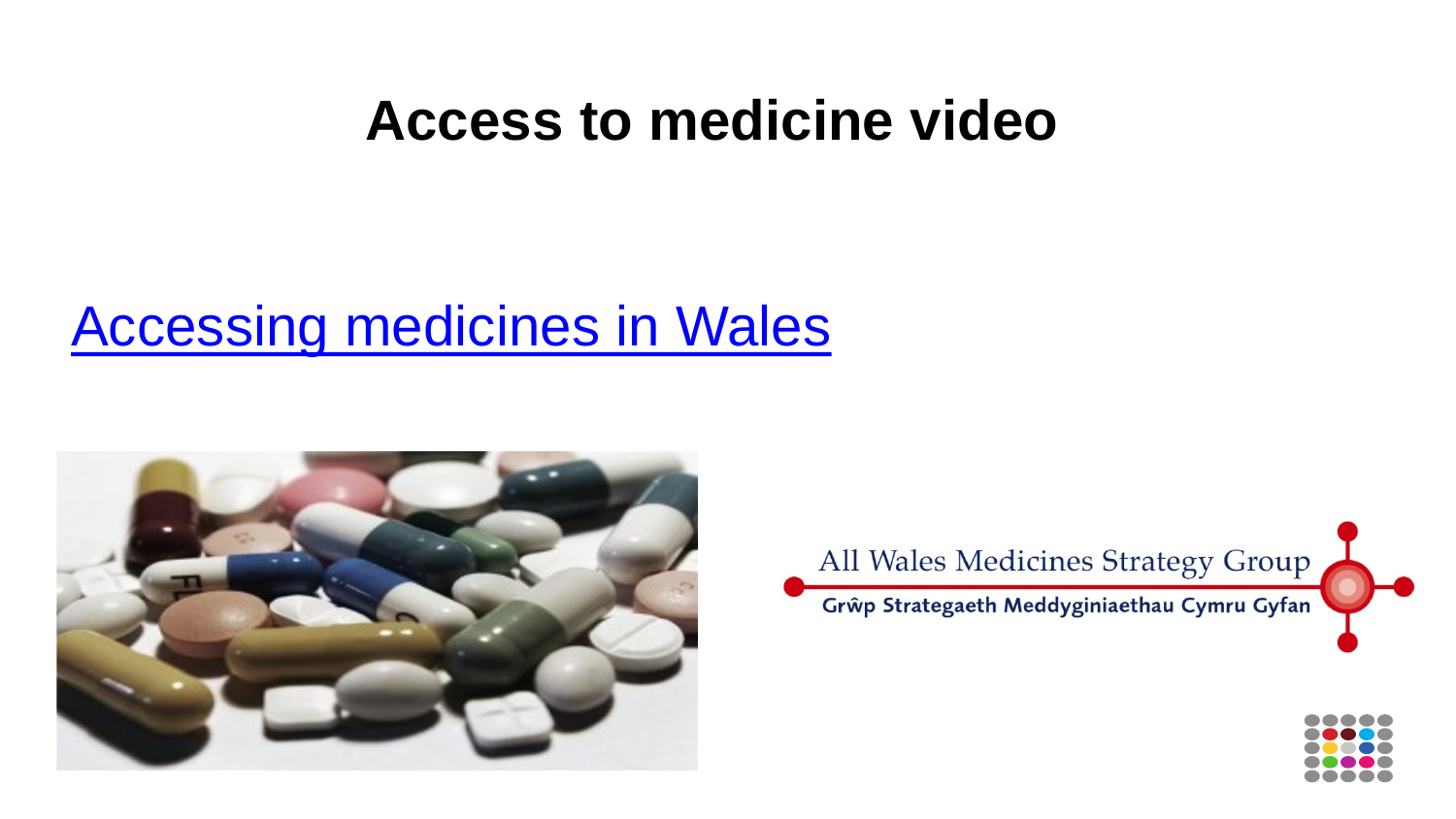# **Upcoming changes**

- Revised template for assessment reports (ASARs)
- Improved horizon scanning processes
- Policy to introduce equity and consistency in patient and clinician access to medicines offered to NHS Wales free of charge



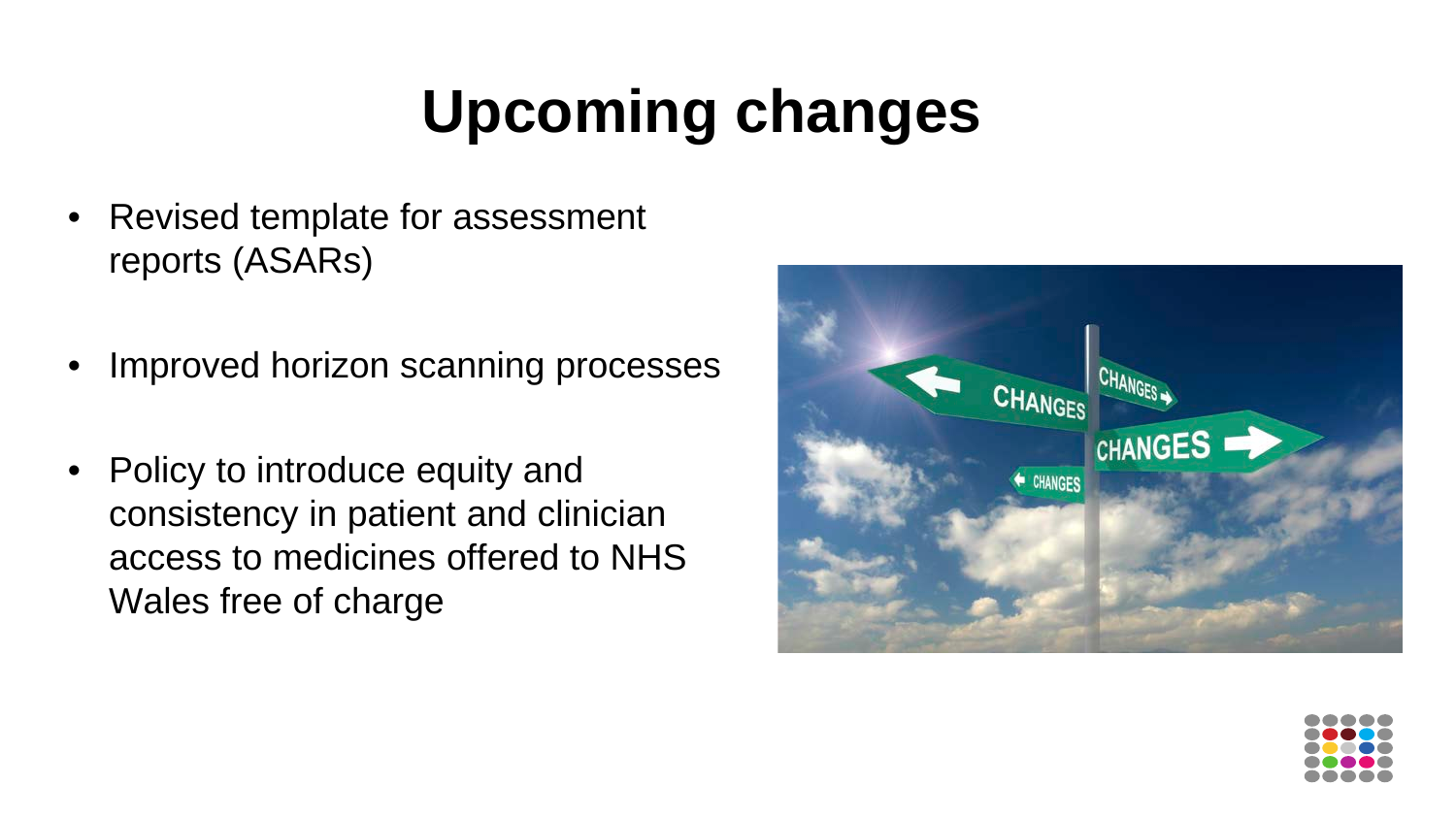## **Future challenges**



- Impact of changes within NICE
- Increased complexity of medicines in the horizon pipeline e.g. advancements in immunotherapy
- Increasing complexity of access schemes for appraised medicines and their comparators
- Impact of Brexit

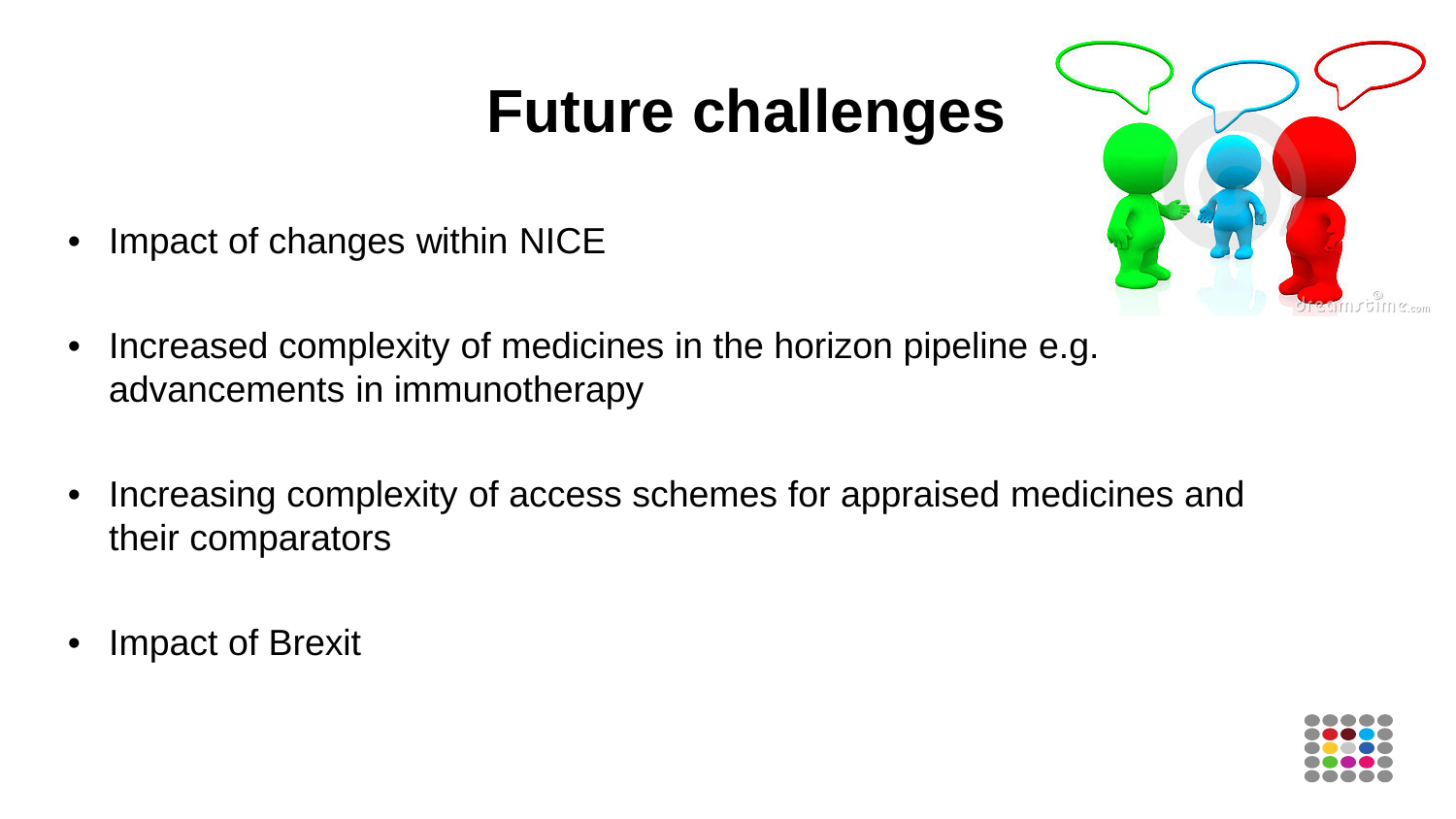#### **Making a good decision**

When you make a decision, you need facts. Decision making is simplified if those facts are in your brain (because the submission was clear and the evidence convincing) and at your fingertips. If they're all in the study reports or papers 'on file' somewhere, or if the evidence isn't presented clearly then you may not make the right decision



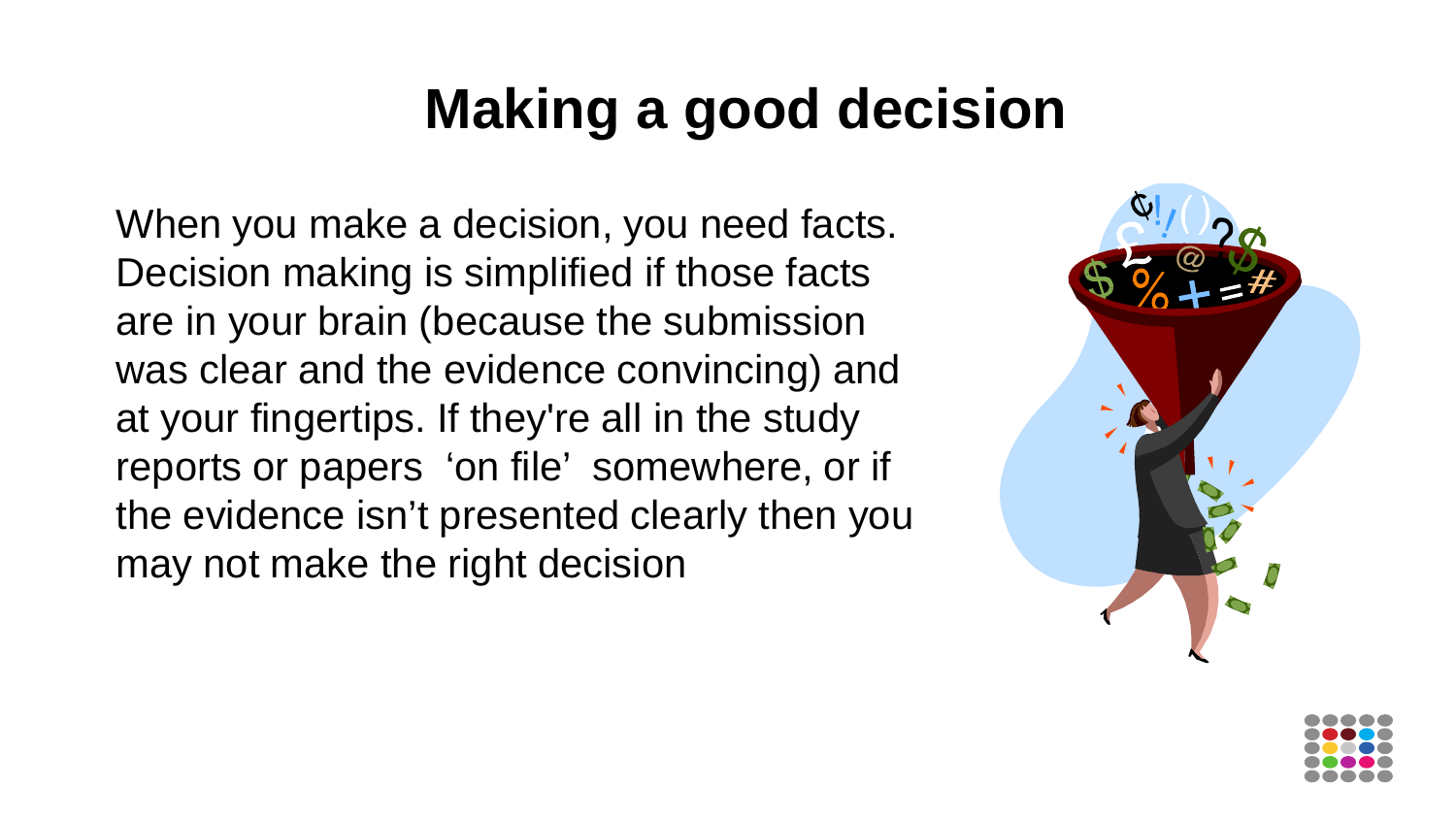*'Change is the law of life. And those who look only to the past or present are certain to miss the future'*